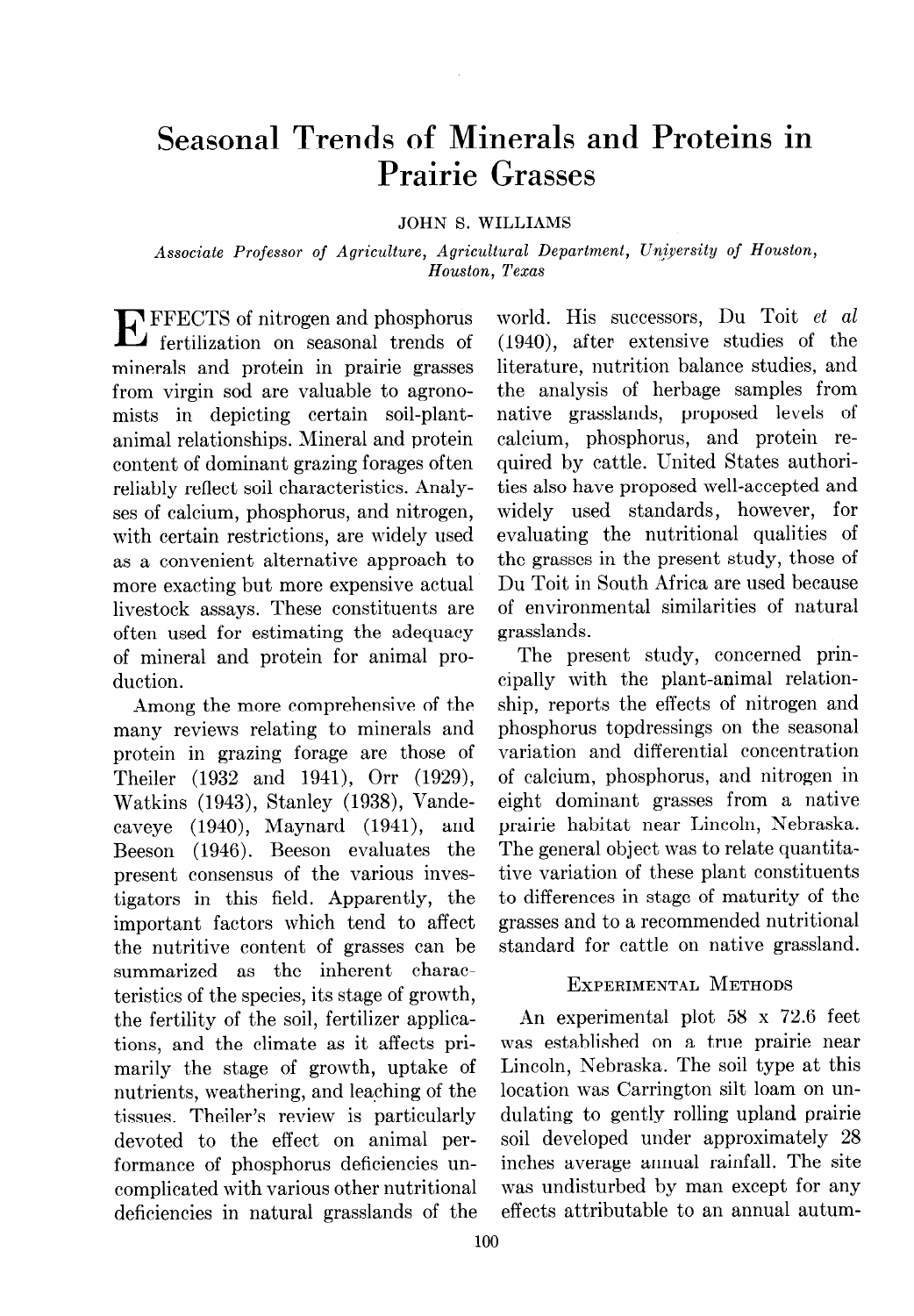nal mowing for hay (Clements, 1934). Three fertilizer treatments were applied to  $\frac{1}{200}$  acre plots (3 x 72.6 feet) in a randomized block design with four replications. These treatments consisted of topdressings of ammonium nitrate fertilizer, superphosphate, and an untreated check. The superphosphate, containing 43 per cent available phosphoric acid, was applied on February 15, 1947, at the rate of 80 pounds  $P_2O_5$  per acre. The ammonium nitrate was applied on April 14, 1947, at the rate of 60 pounds of N per acre. Two-foot guard strips separated the individual treatments.

The common and scientific names of the species investigated are arranged below into two groups according to the season in which growth is most active (Hitchcock, 1951).

| Common Name        | Scientific Name                          |  |  |  |  |
|--------------------|------------------------------------------|--|--|--|--|
|                    | Cool-season Species                      |  |  |  |  |
| Junegrass          | Koeleria cristata<br>(L.)<br>Pers.       |  |  |  |  |
| Western wheatgrass | Agropyron smithii Rydb.                  |  |  |  |  |
| Needlegrass        | Stipa spartea Trin.                      |  |  |  |  |
|                    | Warm-season Species                      |  |  |  |  |
| Prairie dropseed   | Sporobolus heterolepis<br>A. Gray        |  |  |  |  |
| Little bluestem    | Andropogon<br>scoparius<br>Michx.        |  |  |  |  |
| Big bluestem       | Andropogon<br>furcatus<br>Muhl.          |  |  |  |  |
| Blue grama         | Bouteloua gracilis (H.<br>$B.K.$ ) Lag.  |  |  |  |  |
| Side-oats grama    | Bouteloua curtipendula<br>(Michx.) Torr. |  |  |  |  |

In sampling, all plants were clipped about 1.5 inches above ground. With the exception of blue grama, samples for the first growth stage consisted of new vegetative material produced since dormancy. Samples for successive growth stages prior to and including jointing were made up of vegetation produced after the first clipping. Clippings at the early jointing growth stage removed the flowering culms from original sub-samples.

Later growth from tillers in these subsamples, although available for animal consumption, was not sampled, consequently, all clippings at growth stages subsequent to the removal of the first flowering culms were taken from previously unclipped subsamples. This method of harvesting follows the nutritive levels of young growth from dormancy, vegetative regrowth through the time of early jointing, and mature growth subsequent to the removal of flowering culms. Hence it was possible to follow the maturation and weathering trend of original growth during the later season.

For estimating comparative yields resulting from fertilizer treatments, the total mixed vegetation in quadrats 2 x 6 feet was clipped at three dates during the growing season. Clippings in this incidence were taken from previously unclipped areas and hence consisted of the total year's growth up to the time of harvest.

A sample for analysis usually consisted of 200 to 300 grams of freshly clipped material. This was placed loosely in a large paper bag and dried in a ventilated oven at 100 degrees C. for about 24 hours. The oven-dry material was broken into small fragments and mixed. A representative portion of about 40 grams was obtained by quartering. This was ground in a Wiley mill to pass a one-millimeter sieve. For calcium and phosphorus determination, one-gram samples of the ground material were digested with a 1 to 1 mixture of concentrated nitric acid and 60 percent perchloric acid on a hot plate until colorless, then filtered to remove silica. Phosphorus content of an aliquot of the clear solution was determined by the method of Shelton and Harper (1940-41). Calcium was determined on a separate aliquot by the AOAC method (1945). Nitrogen was determined in separate one-gram samples by the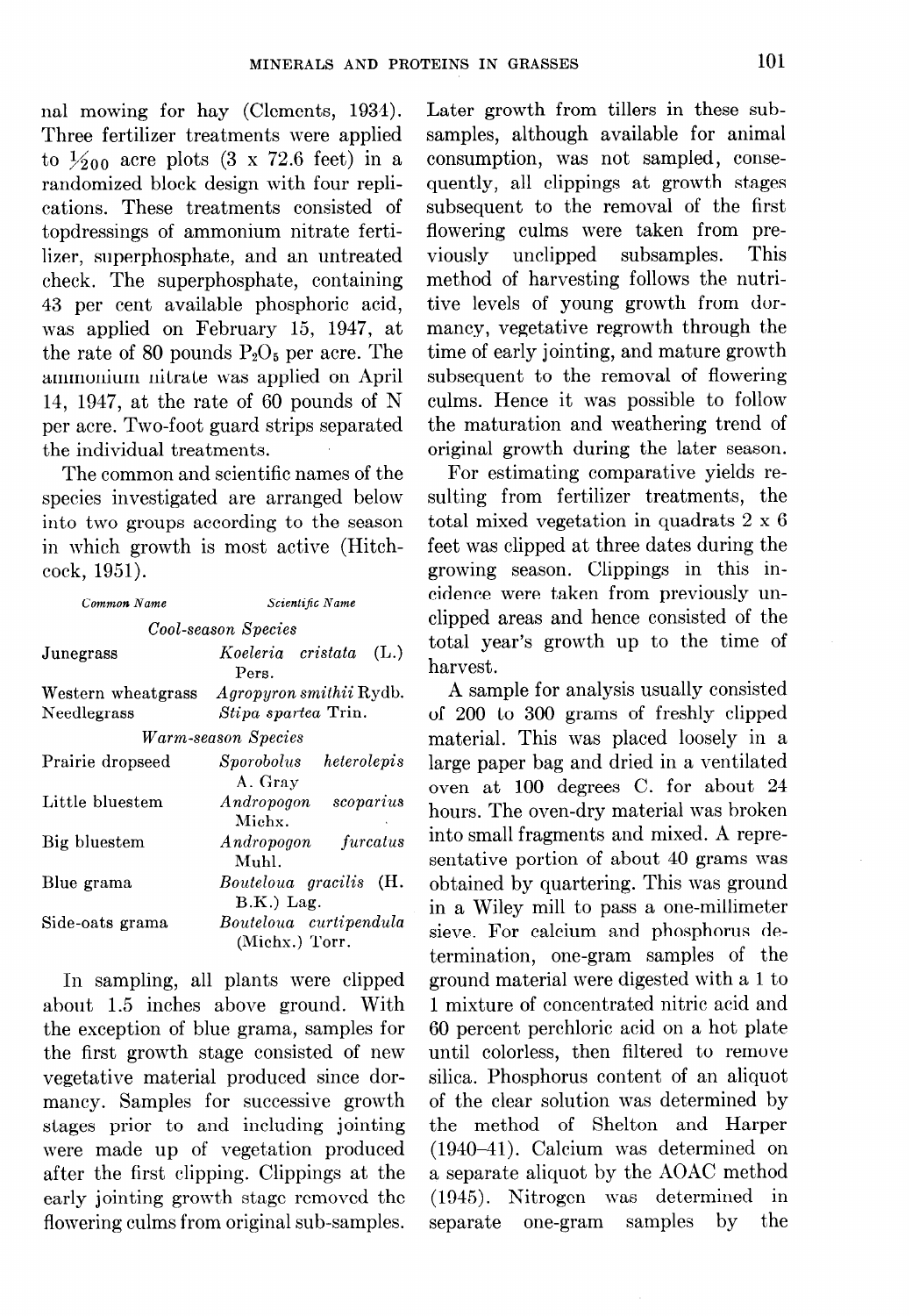Kjeldahl-Gunning method, modified to include nitrate. All data reported are the average of four replications, calculated to a moisture-free basis. Percentage protein is expressed as percent total nitrogen times 6.25, and percentage phosphorus as the elemental form.

#### **RESULTS**

For convenient evaluation of the grasses in the present study, Du Toit's (1940) proposed requirements for an 800 pound beef steer consuming 16 pounds of dry matter per day are tabulated in Table 1. It is believed that greater mean-

#### **TABLE** 1

*Phosphorus and protein requirements for an 800-pound beef steer consuming* **16** *pounds dry matter per day* 

| PHOSPHORUS IN<br><b>PASTURAGE</b><br>(PERCENT) | PROTEIN (6.25<br>N) IN PASTUR-<br>AGE (PERCENT) | <b>REMARKS</b>                                      |
|------------------------------------------------|-------------------------------------------------|-----------------------------------------------------|
| Under 0.11                                     | Under $5.0$                                     | Below growth re-<br>quirements                      |
| $0.11 \;{\rm to}\; 0.14$<br>Over $0.14$        | 5.0 to 7.0<br>Over $7.0$                        | Limited growth<br>Sufficient for nor-<br>mal growth |

ing can be had from the analytical figures if the animal requirement is kept in mind.

Limiting levels of calcium above the minimum requirement for growth are not given, but Du Toit concluded that pasturage containing a minimum of 0.14 percent calcium in the dry matter furnished the minimum requirement for an 800 pound beef steer consuming 16 pounds of dry matter per day. Younger animals may be expected to consume less than 16 pounds dry matter, and hence the nutritive constituents in the herbage should be higher for younger than for older animals. Similarly, in pregnant or lactating animals, amounts of phosphorus calcium, and protein should be superimposed on the requirements listed above or given in Table 1.

# *Crude Protein*

The data for the nutrient constituents of the grasses at varying growth stages at successive harvest dates are shown in Table 2. It may be observed that the crude protein of the native grasses ranged from 30.3 percent, in nitrogen-treated junegrass at the medium vegetative growth stage, to 1.8 percent in phosphorus-treated big bluestem harvested October 27. It may be further observed that nitrogen-treated cool-season grasses were higher in crude protein at growth stages up to jointing time than were nitrogen-treated warm-season grasses at corresponding growth stages. Cool-season grasses at earlier growth stages also showed greater differences in crude protein between treatments than warm-season grasses at corresponding growth stages. Moreover, cool-season species usually retained the increased crude protein at a more advanced growth stage, but such advantage was seldom apparent after the jointing growth stage, and not discernible in mature, cured, or seed-shattering material. Superphosphate generally produced no significant effect on protein content of any grass at any time, with the single exception of needlegrass sampled May 21.

#### *Phosphorus Content*

Effects of fertilization and stage of growth on phosphorus content are given in Table 2. It may be observed that phosphorus in the grasses ranged from 0.51 percent in nitrogen-treated Junegrass at the medium vegetative growth stage to 0.09 percent in untreated little bluestem and prairie dropseed at the mature stage. As with protein content, the cool-season grasses were higher in phosphorus at growth stages up to jointing time than were warm-season grasses at corresponding growth stages. In many instances, fertilizer treatments increased the phosphorus content of the grasses. The differ-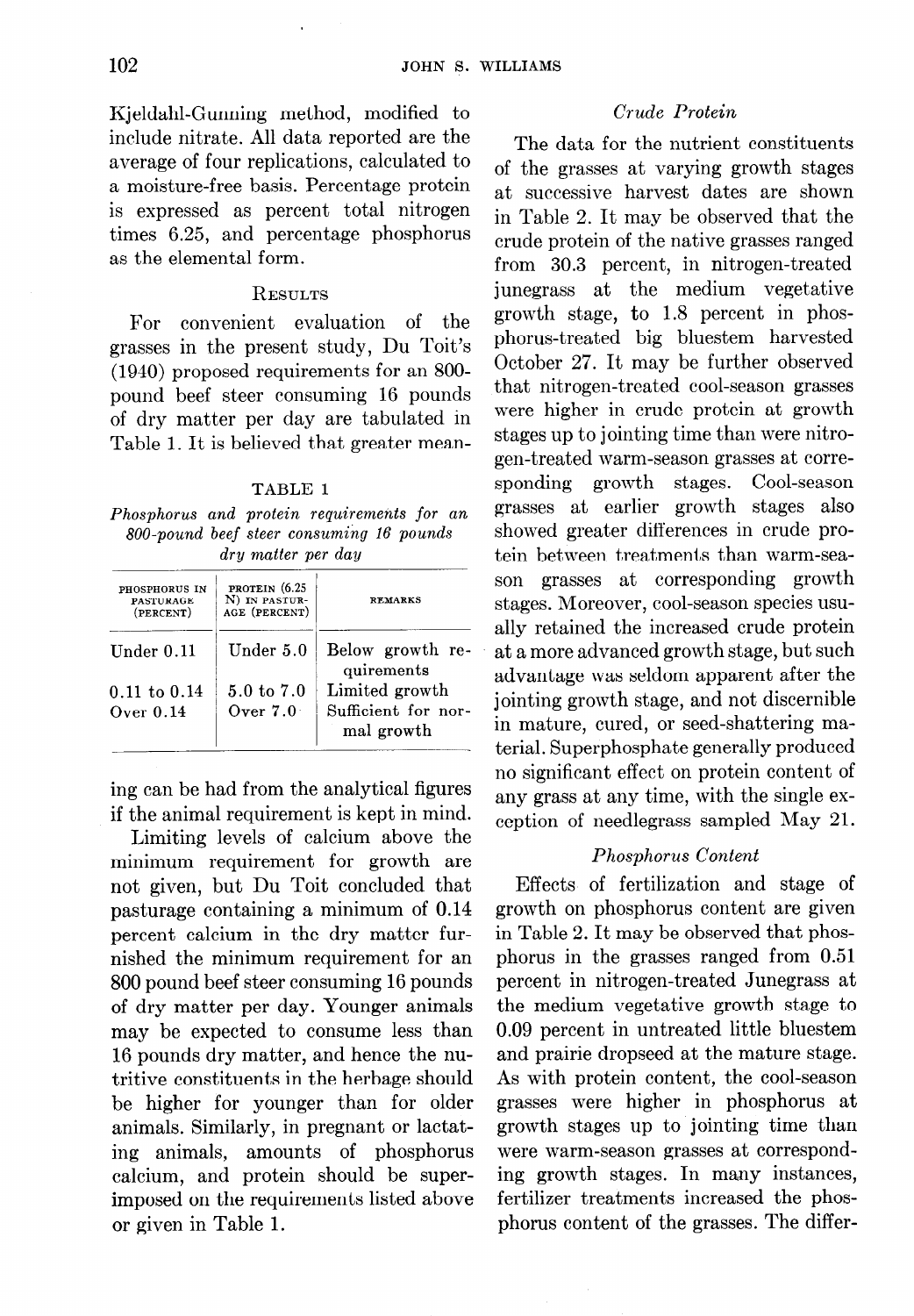ences in phosphorus content of fertilized and untreated grasses were greater in the earlier growth stages than in the later growth stages. In the majority of the cases, fertilization with ammonium nitrate produced greater increases in the phosphorus content of the grasses than did the application of superphosphate. The cool-season grasses at earlier growth showed greater increases in phosphorus content resulting from the fertilizer treatments than warm-season species at corresponding growth stages. Again, as with protein content, cool-season species retained this advantage in phosphorus content to a more advanced stage of growth; but differences were much less at the jointing stage, only slightly apparent at flowering, and were usually not discernible in mature or partly weathered material. As a rule, the phosphorus content of a grass was greatest in the earliest stage of growth and steadily became less as the plant developed and matured; but autumnal regrowth of western wheatgrass and needlegrass after a cutting for hay, and the regrowth of prairie dropseed after a previous cutting, showed an increase in phosphorus content in comparison to that of a preceding growth stage.

The nitrogen-treated vegetation was much darker in color and much more robust than the unfertilized or phosphated plots. This was especially true in the early part of the season, when the cool-season grasses were the principal components. Warm-season grasses responded less in color and growth to the application of nitrogenous fertilizer, but all species except big bluestem responded with increased phosphorus content at early vegetative growth stages.

Phosphorus fertilization produced a higher phosphorus content in both cool and warm-season grasses. This effect extended throughout all growth stages

of the cool-season species, but was not always apparent in the late stages of warm-season grasses. Nevertheless, the warm-season grasses did show a delayed decrease as they matured. Irrespective of the treatment, they maintained higher phosphorus levels for a longer period of the year than the cool-season grasses. Thus the general downward trend of phosphorus content, as the plant developed, was similar to that of protein. This has been the observation of most investigators and in the present study was more clearly defined in cool-season than in warm-season species.

# *Calcium Con tent*

Calcium in the tissues of range grasses is generally not deficient. Such was the case in the present study. For convenience of presentation of data, tabulation of calcium content at varying growth stages as influenced by fertilization has been omitted. However, the calcium in the grasses ranged from 0.12 percent in untreated western wheatgrass at the late jointing stage to 0.48 percent in phosphorus-treated big bluestem at the early vegetative stage. In general, the calcium content was more erratic than phosphorus or protein content. Junegrass was the only species which seemed to show a consistent downward trend in calcium content at successive stages of development, but more than half of the species were lower in calcium content in the postflowering stages than in earlier stages. Blue grama and prairie dropseed, which tended to maintain rather high phosphorus and protein contents for a longer period of the year, showed increases in calcium content in post-flowering growth.

At the two early harvests the calcium content of cool-season grasses from superphosphate plots was higher than that from the nonfertilized plots, but lower than the ammonium nitrate plots. The three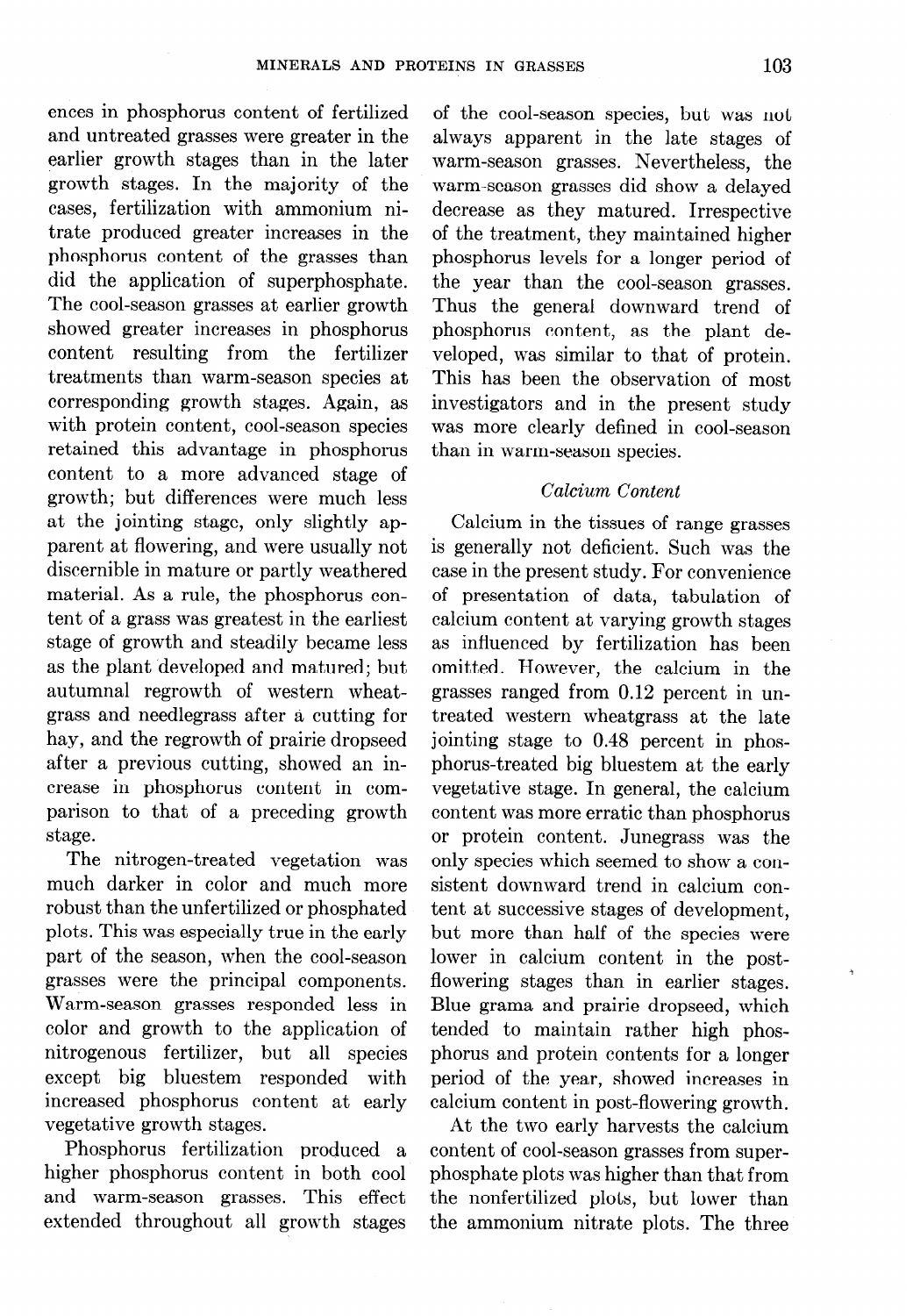#### TABLE 2

*E\$ects of nitrogen and phosphorus fertilization on the protein and phosphorus content of native grasses at varying growth stages* 

|                                         |                              | EFFECT ON PROTEIN               |                                 |           | EFFECT ON PHOSPHORUS            |                                 |              |
|-----------------------------------------|------------------------------|---------------------------------|---------------------------------|-----------|---------------------------------|---------------------------------|--------------|
| SPECIES AND STAGE<br>OF PLANT GROWTH    | <b>HARVEST</b><br>DATES 1947 | 60 lbs.<br>nitrogen<br>per acre | 80 lbs.<br>$P_2O_5$<br>per acre | Untreated | 60 lbs.<br>nitrogen<br>per acre | 80 lbs.<br>$P_2O_5$<br>per acre | Untreated    |
|                                         |                              | Percent                         | Percent                         | Percent   | Percent                         | Percent                         | Percent      |
|                                         |                              | Cool-season species             |                                 |           |                                 |                                 |              |
| Junegrass                               |                              |                                 |                                 |           |                                 |                                 |              |
| Early vegetative                        | 4/21                         | 27.1‡                           | 21.1                            | $20\,.1$  | 0.401                           | 0.411                           | 0.31         |
| Medium vegetative                       | 5/3                          | 30.31                           | 17.7                            | 18.2      | 0.511                           | 0.371                           | 0.29         |
| Late jointing $\ldots \ldots \ldots$    | 5/23                         | 17.8‡                           | 11.3                            | 10.7      | 0.311                           | 0.331                           | 0.27         |
| Anthesis                                | 6/17                         | 8.6†                            | 6.8                             | 7.4       | 0.26                            | $0.29\dagger$                   | 0.26         |
| Seed shattering                         | 8/12                         | 4.1                             | 4.3                             | 3.5       | 0.12                            | 0.14                            | 0.11         |
| Western wheatgrass                      |                              |                                 |                                 |           |                                 |                                 |              |
| Early vegetative                        | 4/26                         | 28.7‡                           | 19.7                            | 19.5      | 0.411                           | 0.36                            | 0.34         |
| Medium vegetative                       | 5/3                          | 28.81                           | 18.5                            | 18.5      | 0.381                           | 0.33‡                           | 0.28         |
| Late jointing $\ldots \ldots \ldots$    | 6/7                          | 13.0‡                           | 11.6                            | 10.6      | 0.31                            | 0.31                            | 0.29         |
| Anthesis                                | 6/24                         | 8.3 <sub>1</sub>                | 7.5                             | 7.2       | $0.28\dagger$                   | $0.28\dagger$                   | 0.26         |
|                                         | 8/13                         | 5.2                             | $5.5$                           | 5.0       | 0.15                            | 0.16                            | 0.15         |
| Autumnal regrowth                       | 10/27                        | $-$ *                           |                                 | 18.0      |                                 |                                 | 0.21         |
|                                         |                              |                                 |                                 |           |                                 |                                 |              |
| Needlegrass<br>Early vegetative         | 5/3                          |                                 | 17.4                            | 16.2      |                                 |                                 |              |
|                                         |                              | 23.71                           |                                 |           | 0.37‡                           | $0.27\dagger$                   | $0.22\,$     |
| Late vegetative                         | 5/21                         | 18.0‡                           | 13.2 <sub>1</sub>               | 11.5      | 0.27‡                           | 0.221                           | 0.20         |
|                                         | 6/7                          | 12.91                           | 9.8                             | 8.4       | $0.23\dagger$                   | 0.20                            | 0.19         |
| Early anthesis $\ldots$                 | 6/24                         | 6.6                             | 6.1                             | 5.8       | 0.16                            | 0.15                            | 0.14         |
| Needles shattering<br>Autumnal regrowth | 8/15                         | 5.6                             | 6.2                             | 6.3       | 0.11                            | 0.15                            | 0.10<br>0.18 |
|                                         | 10/27                        |                                 |                                 | 10.5      |                                 |                                 |              |
|                                         |                              | Warm-season species             |                                 |           |                                 |                                 |              |
| Prairie dropseed                        |                              |                                 |                                 |           |                                 |                                 |              |
| Early vegetative                        | 5/10                         | 18.4‡                           | 13.6                            | 13.4      | $0.34\dagger$                   | 0.33                            | 0.30         |
| Medium vegetative                       | 6/11                         | $11.2+$                         | 9.7                             | 10.0      | 0.18                            | 0.20                            | 0.16         |
| Early jointing                          | 8/14                         | 6.6                             | 6.0                             | 6.2       | 0.18                            | 0.22                            | 0.19         |
| Seed shattering                         | 9/13                         | 6.5                             | 5.0                             | 6.1       | 0.25                            | 0.22                            | 0.26         |
| Increased maturity                      | 10/27                        | 5.9                             | 4.9                             | 5.8       | 0.16                            | 0.17                            | 0.16         |
| Autumnal regrowth                       | 10/27                        |                                 |                                 | 9.8       |                                 |                                 | 0.20         |
| Little bluestem                         |                              |                                 |                                 |           |                                 |                                 |              |
| Early vegetative                        | 5/23                         | 15.7†                           | 13.5                            | 13.7      | 0.28+                           | 0.27                            | 0.24         |
| Late vegetative                         | 6/14                         | 12.4†                           | 10.5                            | 10.2      | $0.26\dagger$                   | 0.25                            | 0.22         |
| Late jointing                           | 8/5                          | 6.8                             | 6.1                             | 6.0       | 0.19 <sub>†</sub>               | 0.19 <sub>†</sub>               | 0.15         |
|                                         | 9/13                         | 5.2                             | 3.9                             | 4.0       | 0.17                            | 0.16                            | 0.14         |
| Mostly weathered                        | 10/27                        | $2\, .3$                        | 2.1                             | $2\,.5$   | 0.09                            | 0.10                            | 0.09         |
| Autumnal regrowth                       | 10/27                        |                                 |                                 | 3.4       |                                 |                                 | 0.14         |
| Big bluestem                            |                              |                                 |                                 |           |                                 |                                 |              |
| Early vegetative                        | 5/26                         | 14.4                            | 14.7                            | 14.3      | 0.30                            | $0.34\dagger$                   | 0.31         |
| Late vegetative                         | 6/15                         | 11.1†                           | 9.3                             | 9.8       | 0.25                            | 0.22                            | 0.20         |
|                                         | 7/28                         | 7.3                             | 6.8                             | 5.8       | 0.18                            | $0.23\dagger$                   | 0.18         |
| Early anthesis                          | 8/10                         | 5.0                             | 5.0                             | 4.5       | 0.15                            | 0.14                            | 0.14         |
| Panicles shattering                     | 9/13                         | 4.4                             | 3.9                             | 4.1       | 0.19                            | 0.18                            | 0.18         |
| Increased maturity                      | 10/27                        | 2.0                             | $1.8\,$                         | $_{2.0}$  | 0.12                            | 0.12                            | 0.14         |
| Autumnal regrowth                       | 10/27                        |                                 |                                 | 9,0       |                                 |                                 | 0.25         |
|                                         |                              |                                 |                                 |           |                                 |                                 |              |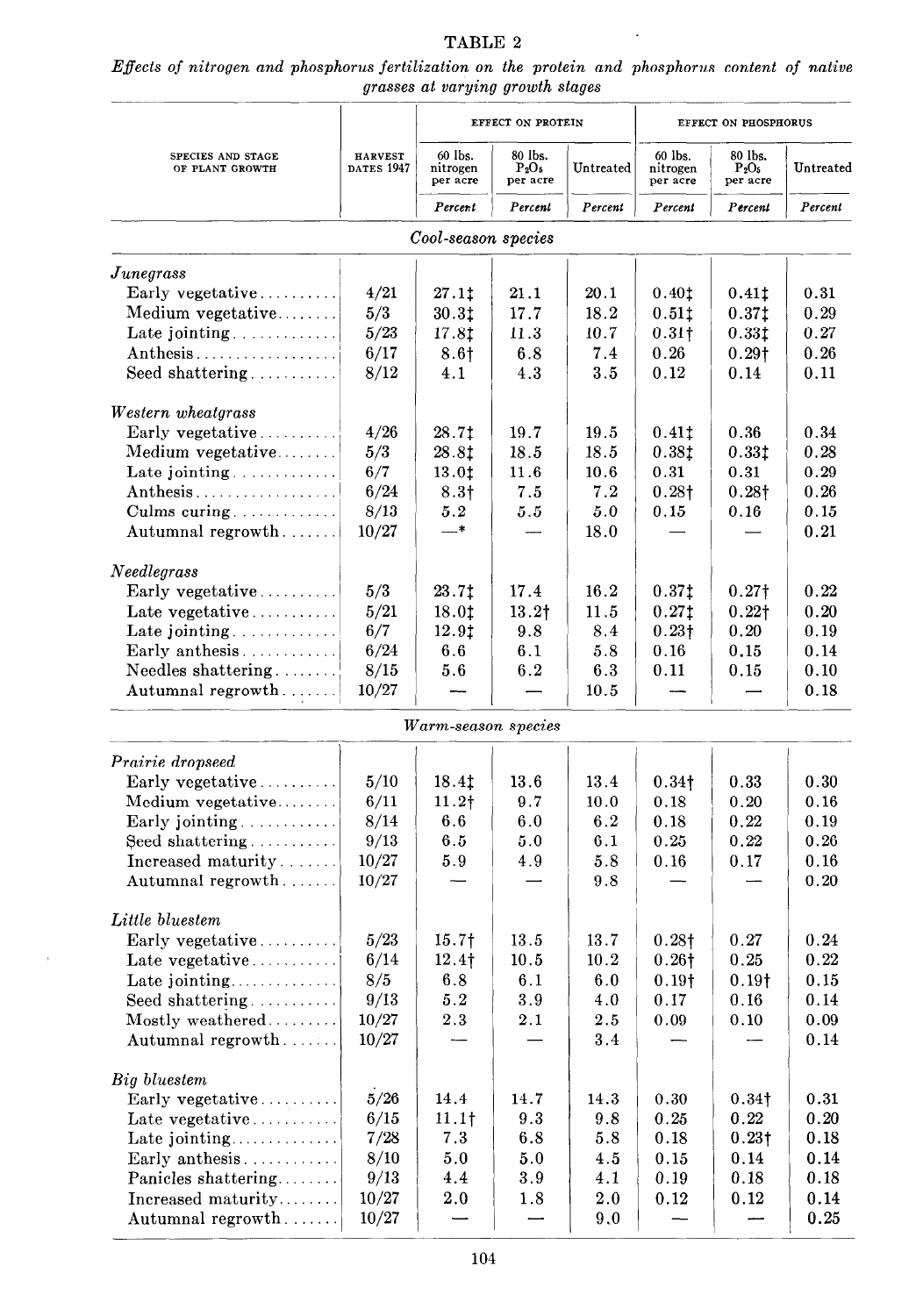|                                                         |                              | <b>EFFECT ON PROTEIN</b>                   |                                            |                      | <b>EFFECT ON PHOSPHORUS</b>                |                                            |                      |
|---------------------------------------------------------|------------------------------|--------------------------------------------|--------------------------------------------|----------------------|--------------------------------------------|--------------------------------------------|----------------------|
| SPECIES AND STAGE<br>OF PLANT GROWTH                    | <b>HARVEST</b><br>DATES 1947 | 60 lbs.<br>nitrogen<br>per acre<br>Percent | 80 lbs.<br>$P_2O_5$<br>per acre<br>Percent | Untreated<br>Percent | 60 lbs.<br>nitrogen<br>per acre<br>Percent | 80 lbs.<br>$P_2O_5$<br>per acre<br>Percent | Untreated<br>Percent |
|                                                         |                              |                                            |                                            |                      |                                            |                                            |                      |
| Blue grama                                              |                              |                                            |                                            |                      |                                            |                                            |                      |
| Early vegetative                                        | 5/26                         | 16.71                                      | 12.3                                       | 12.3                 | $0.30+$                                    | 0.30 <sub>1</sub>                          | 0.25                 |
| Medium vegetative                                       | 6/25                         | 9.5 <sub>1</sub>                           | 8.3                                        | 8.6                  | 0.24                                       | 0.26                                       | 0.25                 |
| First racemes exerted                                   | 7/30                         | 8.8                                        | 9.0                                        | 9.9                  | 0.23                                       | 0.24                                       | 0.22                 |
| $\mathbf{Variable} \dots \dots \dots \dots \dots \dots$ | 9/23                         | 11.5                                       | 10.7                                       | 11.5                 | 0.22                                       | 0.22                                       | 0.21                 |
| Side-oats grama                                         |                              |                                            |                                            |                      |                                            |                                            |                      |
| Late vegetative                                         | 6/20                         | 13.4t                                      | 10.8                                       | 10.6                 | 0.331                                      | 0.291                                      | 0.24                 |
| Medium jointing                                         | 7/17                         | 7.2                                        | 7.8                                        | 7.4                  | 0.25                                       | 0.291                                      | 0.24                 |
| Anthesis.<br>distribution distribution distri           | 7/28                         | 5.7                                        | 5.5                                        | 5.9                  | 0.20                                       | 0.22                                       | 0.18                 |
| Variable, more mature                                   | 8/14                         | 4.5                                        | 4.4                                        | 4.6                  | 0.19                                       | 0.22                                       | 0.18                 |
| Variable, more mature                                   | 9/23                         | 3.8                                        | 3.6                                        | 3.6                  | 0.19                                       | 0.17                                       | 0.18                 |
| Mostly weathered                                        | 10/27                        | 2.8                                        | 2.8                                        | 2.9                  | 0.11                                       | 0.12                                       | 0.09                 |

TABLE *2-Concluded* 

\* Vegetation not analyzed.

t Significant at .05 level.

\$ Significant over untreated at .Ol level.

nitrogen-treated cool-season species were TABLE 3 significantly higher in calcium content at *Yield and composition of mixed herbage from*  the early vegetative stage than were the same species treated with superphosphate or left untreated. As a rule, the response of individual species to fertilizer treatment was less consistent as to calcium content than it was in regard to phosphorus and protein contents.

# $Nutrients in Mixed Herbaq$

Yields and phosphorus, calcium and protein contents of mixed herbage are shown in Table 3. Probably the most striking observation is the great increase  $\frac{1}{2}$ in yield resulting from the use of nitrogen fertilizer on the native vegetation. Ammonium nitrate treated plots yielded 4.5 times as much dry matter at the May harvest, three times as much when cut in June, and twice as much at the August cut, as the nonfertilized plots. The nitro gen treatment also produced significantly gen treatment also produced significantly treated.<br>higher phosphorus and protein per- t Significant at .05 level.

*fertilized* plots on native grass prairie

| SOIL<br><b>TREATMENT</b> | YIELD            | PHOS-<br><b>PHORUS</b><br>CONTENT                                                                                                                                                                                                                          | CALCIUM<br>CONTENT      | <b>PROTEIN</b><br>$(6.25\ N)$<br>CONTENT                               |  |
|--------------------------|------------------|------------------------------------------------------------------------------------------------------------------------------------------------------------------------------------------------------------------------------------------------------------|-------------------------|------------------------------------------------------------------------|--|
| Lbs. per acre            | Tons<br>per acre | Percent                                                                                                                                                                                                                                                    | Percent                 | Percent                                                                |  |
|                          |                  |                                                                                                                                                                                                                                                            |                         |                                                                        |  |
|                          |                  | 0.23                                                                                                                                                                                                                                                       | 0.34                    | 9.8                                                                    |  |
|                          |                  | $0.29*$                                                                                                                                                                                                                                                    | 0.30                    | $15.4*$                                                                |  |
|                          |                  | 0.25                                                                                                                                                                                                                                                       | 0.35                    | 11.1                                                                   |  |
| Sampled June 27, 1947    |                  |                                                                                                                                                                                                                                                            |                         |                                                                        |  |
|                          |                  | 0.19                                                                                                                                                                                                                                                       | 0.33                    | 7.0<br>8.1 <sub>1</sub>                                                |  |
|                          |                  | 0.21                                                                                                                                                                                                                                                       | 0.36                    | 7.0                                                                    |  |
|                          |                  |                                                                                                                                                                                                                                                            |                         |                                                                        |  |
|                          | 1.20             | 0.19                                                                                                                                                                                                                                                       | 0.41                    | 5.0                                                                    |  |
|                          |                  |                                                                                                                                                                                                                                                            |                         | 5.1                                                                    |  |
|                          |                  |                                                                                                                                                                                                                                                            |                         | 4.9                                                                    |  |
|                          |                  | 60 nitrogen   $2.28*$<br>$80 \text{ P}_2\text{O}_5 \dots \dots \mid 0.55$<br>None $0.76$<br>60 nitrogen $\dots$<br>$2.38*$<br>80 $P_2O_5 \ldots \ldots \ldots \mid 0.96$<br>$None \dots \dots$<br>60 nitrogen<br>$2.64*$<br>80 $P_2O_5 \ldots$<br>$1.50\,$ | $0.26*$<br>0.24<br>0.19 | Sampled May 20, 1947<br>0.27<br>Sampled August 5, 1947<br>0.43<br>0.41 |  |

 $*$  Significant at .01 level, compared to un-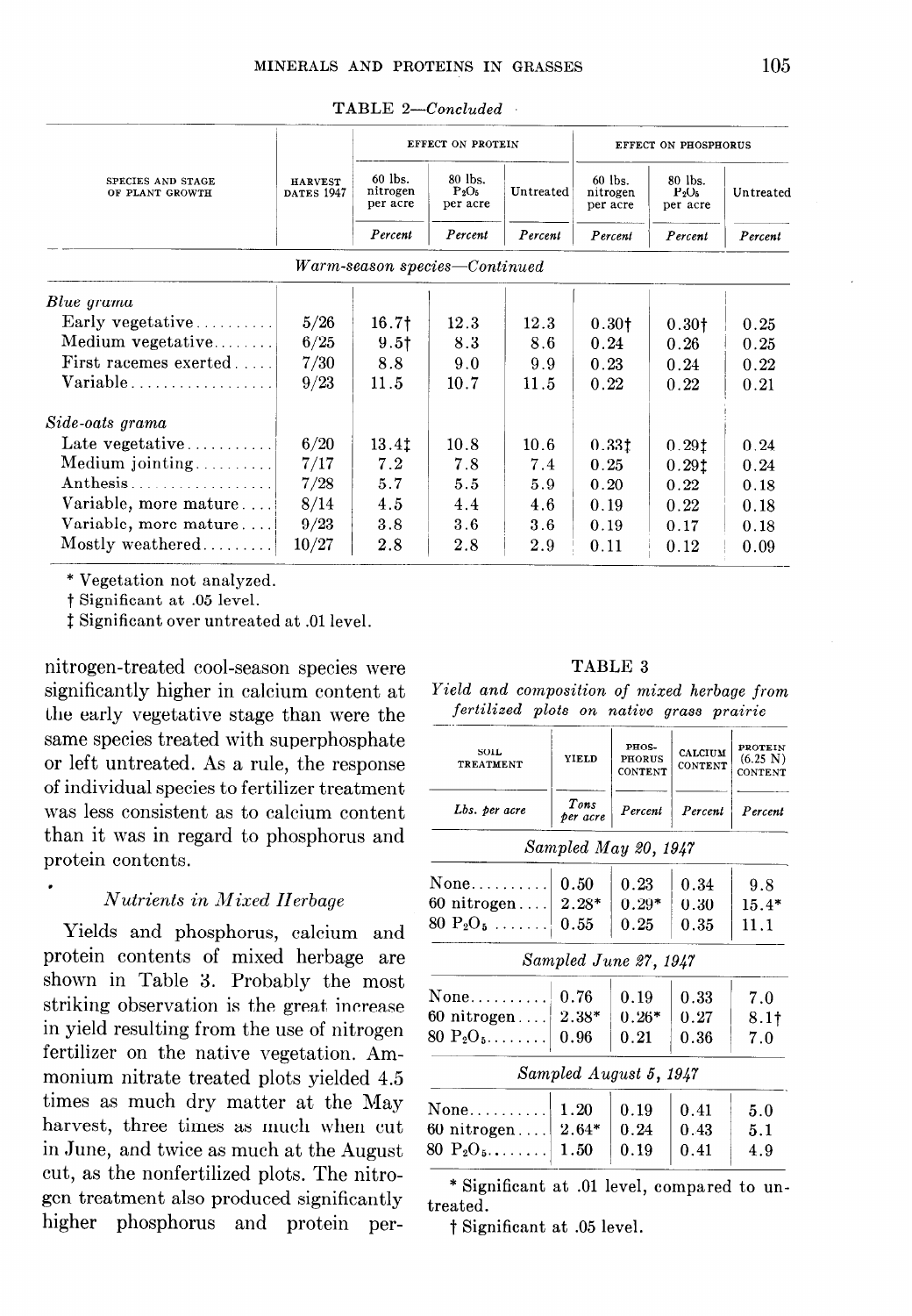centages in the May and June cuttings of hay.

Application of superphosphate produced approximately 25 percent apparent increases in yield of later cuttings, and a significant increase in phosphorus content of the first cutting of mixed herbage.

# **DISCUSSION**

Clippings of the early vegetative stage of Junegrass were slightly lower in phosphorus and protein than those of the medium vegetative stage. Early growth of Junegrass produced after dormancy may have contained sufficient amounts of dormant material low in nutrients to influence the protein and phosphorus content. With the exception of this species, any grass sample composed of vegetation in a clearly defined growth stage was always higher in phosphorus and protein than a similar sample of the same species at a more mature stage. Accordingly, species such as blue grama seldom show clearly defined growth stages after early season growth. Blue grama may have young, flowering, and mature vegetation on the same plant at the same time. As a result, phosphorus and protein in such species and the general downward trend with advancing season are influenced in part by the proportions of material composing the sample. This observation is in general agreement with those of other workers and may indicate that a grass which remains in the vegetative stage of growth for a long period usually has a more desirable phosphorus and protein concentration than one with early culm formation. The last three growth stages of prairie dropseed illustrate such an effect.

For comparing the behavior of the species as a whole, particularly for satisfying the requirement of an 800 pound beef steer, it is difficult to designate an exact,

growth stage where phosphorus or crude protein had decided decreases. Late growth stages composed of mature and partly-weathered material with seeds shattered would be most striking from the viewpoint of physiological importance to the animal. It is near this growth stage that phosphorus concentration becomes insufficient for normal growth of an 800 pound beef steer considered to consume 16 pounds of dry matter per day. However, crude protein at the late growth stages would be of much greater importance since undernourishment in this constituent may immediately limit production or prevent it entirely. In contrast, low phosphorus levels in range grasses in late season apparently are not of immediate importance because reserves in the animal's body may sustain it over a rather lengthy period of inadequate intake without seriously affecting productive performance (Fraps and Fudge, **1940).** Those stages of plant maturity when seeds or inflorescences or both began to shatter, and foliage began to cure or turn brownish-colored, were usually suboptimal in crude protein. Little bluestem, big bluestem, and sideoats grama were strikingly deficient in this constituent at the last growth stages after seeds began to shatter.

Many studies from various regions of the world have shown that certain areas produce native vegetation below the optimal nutritional requirements for cattle, but in other areas an adequate supply of constituents has been found. Calcium deficiencies in feeds under drylot condition have been found to cause disturbances in the health of animals (Eckles et al. 1932), but few range grasses have been found deficient in this element (Fudge and Fraps, 1944). Protein deficiencies often were found to be coexistent with phosphorus deficiencies.

Compared with analyses from in-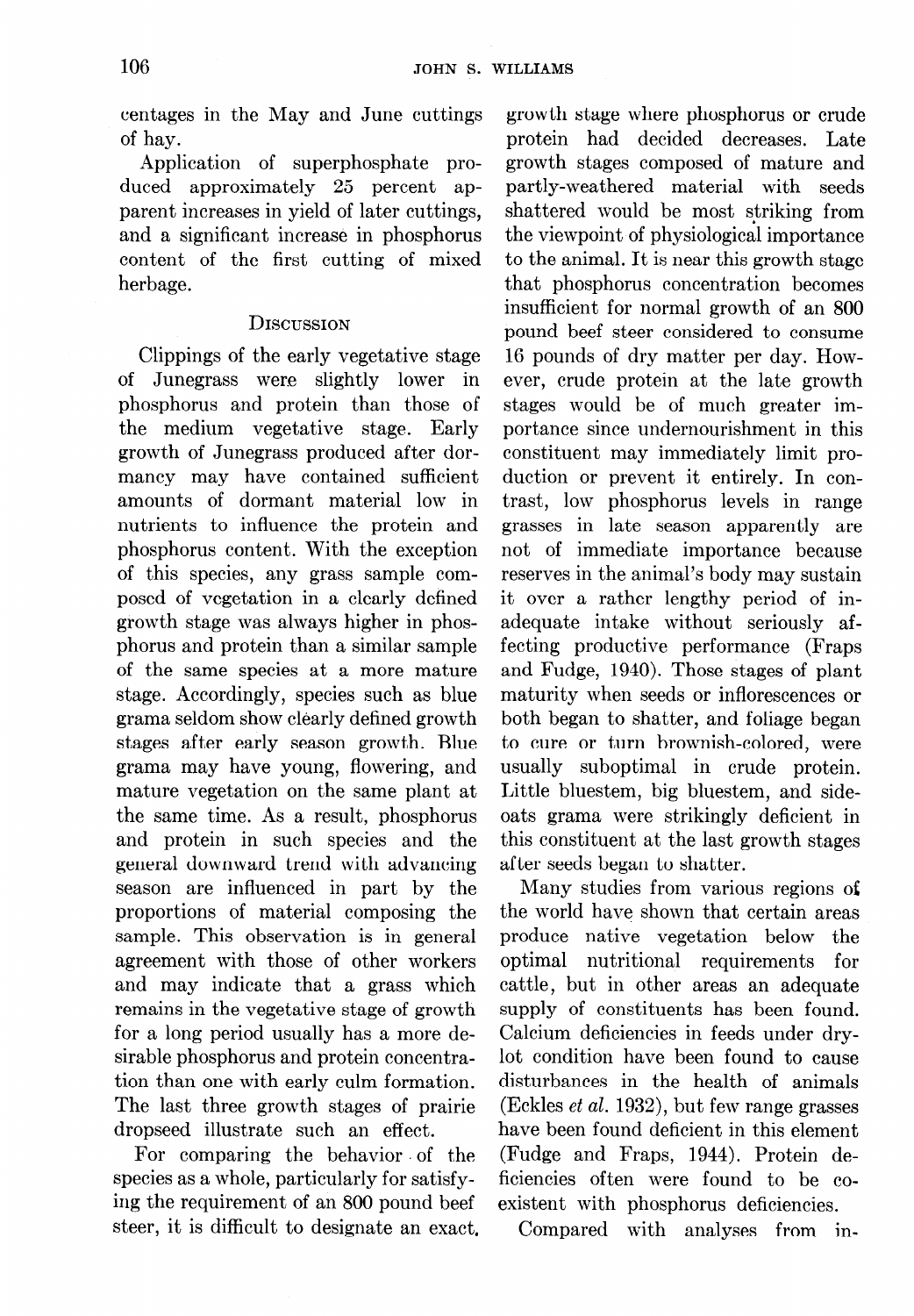vestigations in other grasslands, the constituents in the present study were relatively high. However, blue grama was the only species investigated that contained both phosphorus and crude protein at levels sufficient for normal growth throughout the period of the study. Although not especially high above requirements adequate for normal growth in any of the constituents, blue grama retained the levels of its intermediary stages of growth for a relatively long period. In fact, there was a slight increase in protein at the time other prairie grasses were very low in concentration. Differences in the response of blue grama may have resulted from closer clipping, a practice that would include larger amounts of meristem tissue in the sample providing richer protein and phosphorus.

# SUMMARY AND CONCLUSIONS

1. Experimental plots were established on an area of upland true prairie near Lincoln, Nebraska, to study the effect of nitrogen and phosphorus fertilization on the phosphorus, calcium, and protein concentration in eight climax grasses at several successive stages of growth during 1947.

2. Samples of Junegrass, western wheatgrass, needlegrass, prairie dropseed, little bluestem, big bluestem, blue grama, and side-oats grama were harvested at dates ranging from April 21 to October 27. Samples represented as clearly as possible varying growth stages of advancing maturity between these dates.

3. Phosphorus content of grasses varied from 0.51 percent in nitrogen-treated Junegrass at the medium vegetative growth stage to 0.09 percent in unfertilized little bluestem and prairie dropseed at the mature and partly weathered stage.

4. Calcium content of grasses ranged from 0.48 percent in phosphorus-treated big bluestem at the early vegetative growth stage to 0.12 percent in unfertilized western wheatgrass at the late jointing stage.

5. Crude protein in the grasses varied from 30.3 percent in nitrogen-treated Junegrass at the medium vegetative growth stage to 1.8 percent in phosphorustreated little bluestem harvested October 27.

6. Nitrogen-treated cool-season grasses were higher in phosphorus and protein at growth stages up to jointing time than warm-season grasses, irrespective of fertilization, at corresponding growth stages.

7. Calcium content of all species except Junegrass was inconsistent and erratic compared with the general downward trends observed with phosphorus and crude protein.

8. Nitrogen fertilization resulted in greatly increased growth of the coolseason grasses. Yield of mixed vegetation where these species were the principal components was increased fourfold.

9. It may be concluded from a consideration of the data obtained that an 800-pound beef steer whose sole ration consisted of 16 pounds daily of dry matter having the composition of that in this study would consume adequate phosphorus and calcium for normal growth. Protein might be a limiting factor for normal growth from early August until new growth was produced by favorable environmental conditions.

### **ACKNOWLEDGMENT**

Excerpt from a dissertation presented to the Department of Agronomy, University of Nebraska, Lincoln, Nebraska, in partial fulfillment of the requirements for the Degree of Doctor of Philosophy, 1948.